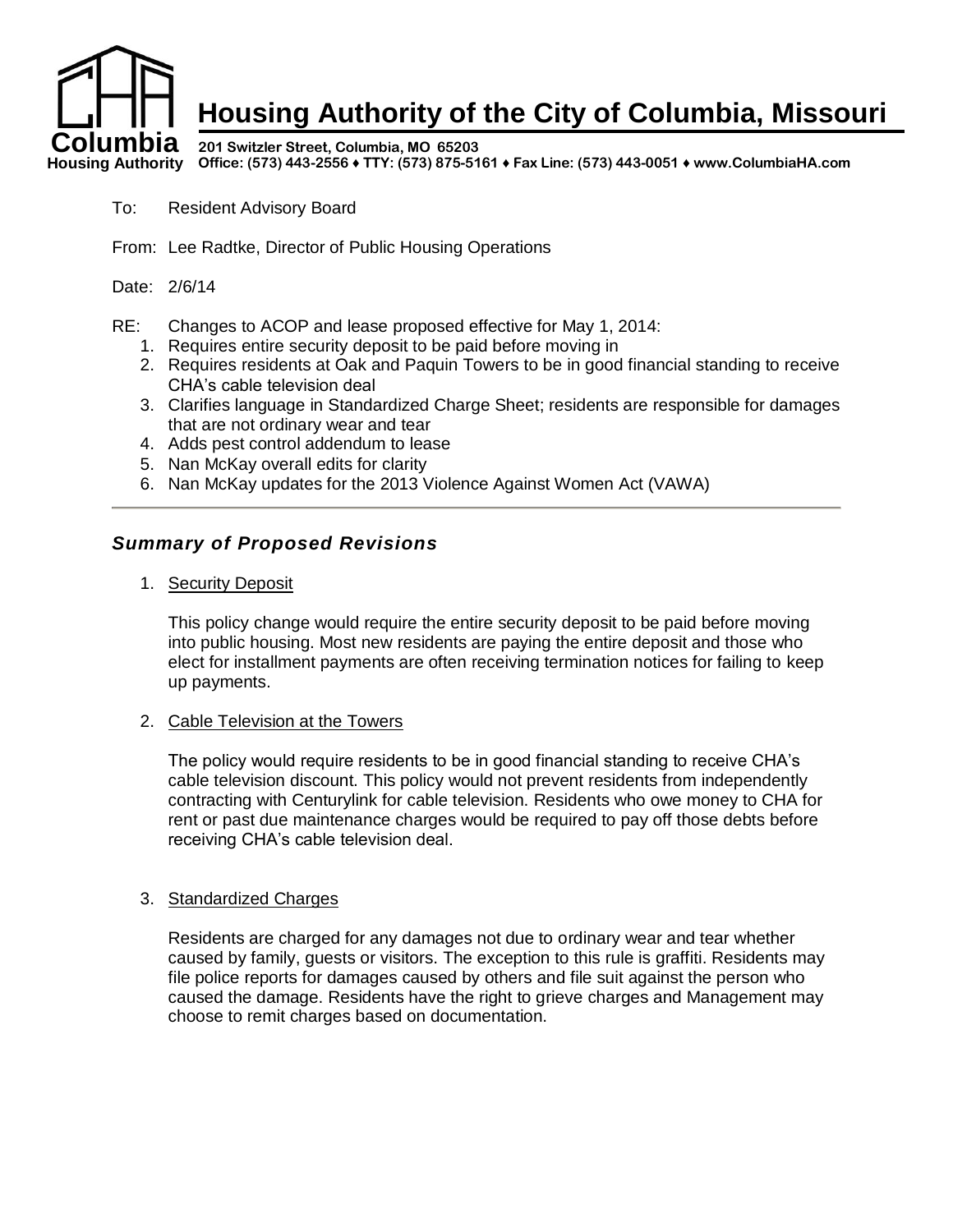### 4. Pest Control Addendum to Lease

Bed bugs and cockroaches cannot be managed by insecticides alone; there are things only residents can do to prevent and fight infestation. The pest control addendum spells out what residents need to do, when they need to do it and what the consequences will be – in addition to infestations – if they fail to do their part.

### 5. Nan McKay edits for clarity

CHA contracts with Nan McKay Incorporated to update our ACOP with HUD regulations each year. In 2013, the company went through and edited their entire ACOP for clarity. Every chapter has changes – sometimes just tiny grammar or punctuation changes, sometimes updates to names of laws. Because there are so many changes throughout the document, we are posting the text on our Web site to save paper. There is a guide showing the locations of all the proposed changes so you can find them easily.

### 6. Nan McKay updates for 2013 VAWA

The Violence Against Women Act was updated in 2013 to include survivors of "sexual assault" as a protected persons under the Act. The Nan McKay changes add this language to the ACOP, change the date of the Act and also define "sexual assault" in the glossary as "Any nonconsensual sexual act proscribed by Federal, tribal, or State law, including when the victim lacks capacity to consent" (42 U.S.C. 13925(a)).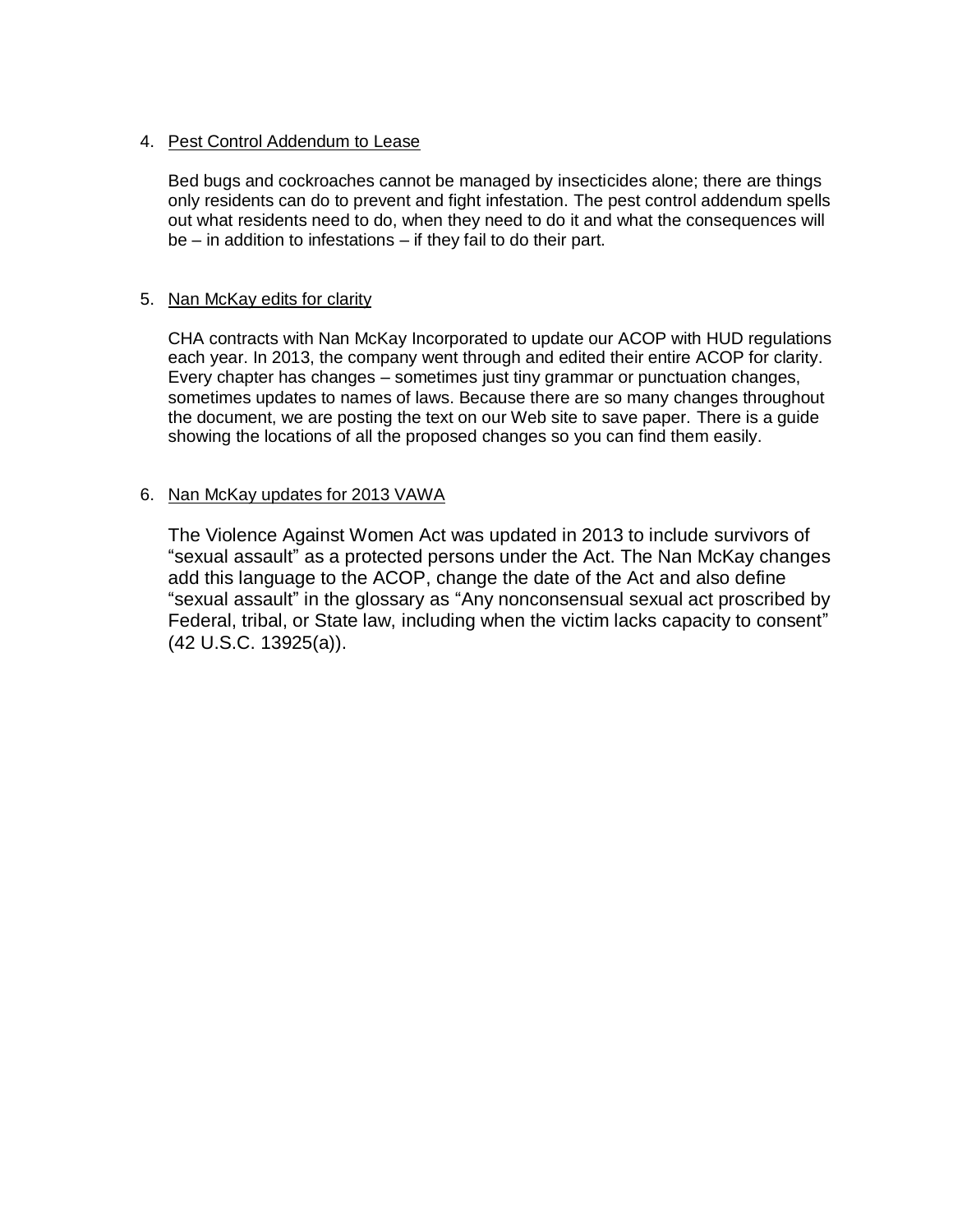## **Security Deposits**

### **Current Policy**

CHA requires security deposits to move into a public housing unit. The total security deposit is equal to the flat rent amount for the unit. CHA raised the security deposit amounts several years ago because the previous deposits were not paying for tenant-caused damages that some residents left behind when they moved out. Staff realized that it could be difficult for residents to come up with the entire amount at one time, so they made a policy that residents could make a down payment on the deposit at the time they moved in and then make monthly installment payments until the entire security deposit is paid. The payments are usually spread out over six months.

### **Problems with the Current System**

A review of the Downtown site – CHA's largest, with 294 units – showed that in the six months from June-November, 2013, a total of 98 people moved into housing. Only 41 of those new residents chose to pay their security deposits in installments. Of those 41, 44% defaulted on their security deposit payments during that six-month period. Persons defaulting on deposits received termination notices; nine notices were suspended. Currently, six persons are in termination for a second time. Three individuals who received termination notices moved out of housing.

### **Benefits of Policy Change**

Requiring the full security deposit at the time of move-in would solve several problems:

- 1. Some residents make the down payment and then stop paying. The staff then has to send termination notices to the residents, tying up staff time. Requiring the full deposit up front will eliminate terminations for failure to pay the security deposit.
- 2. If the residents lose their housing due to non-payment or other lease violations, they may not leave behind enough security deposit to pay for repairs to the home. Receiving the full deposit payment at the beginning protects CHA from paying for repairs for which tenants are responsible.
- 3. Residents move in owing CHA the remainder of the deposit, incurring debt at the beginning of their residency. CHA has many programs intended to help residents get out of debt and gain financial stability. We want our residents to thrive. Putting tenants in debt before they even move in works against that goal. Residents will have to practice self-sufficiency to save the security deposit amount in order to move into housing. (Selfsufficiency in action.)
- 4. Many residents want to use the Housing Choice Voucher (Section 8) program to move into the private sector. Private sector landlords demand security deposits up front in full. They do not arrange payment agreements with new tenants. Requiring residents to pay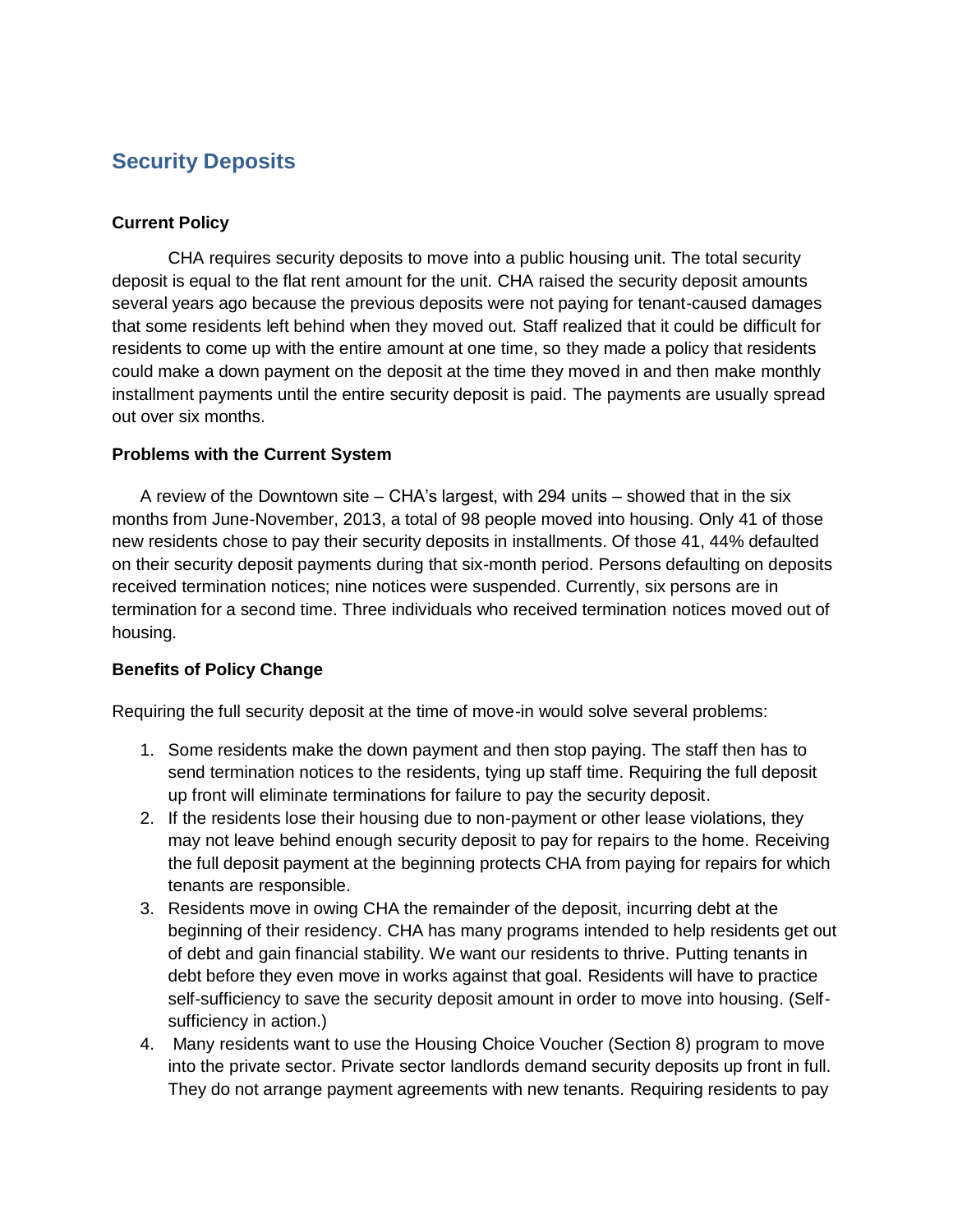the entire deposit mirrors that private sector model that residents will encounter when they move to Section 8.

### **Proposed Revisions to the Security Deposit Policy (ACOP Chapter 8)**

### **8-I.E. SECURITY DEPOSITS [24 CFR 966.4(b)(5)]**

At the option of the PHA, the lease may require security deposits. The amount of the security deposit cannot exceed one month's rent or a reasonable fixed amount as determined by the PHA. The PHA may allow for gradual accumulation of the security deposit by the family, or the family may be required to pay the security deposit in full prior to occupancy. Subject to applicable laws, interest earned on security deposits may be refunded to the tenant after vacating the unit, or used for tenant services or activities.

### PHA Policy

Residents must pay a security deposit to the PHA at the time of admission. The amount of the security deposit will be equal to a fixed amount at the time of the move-in, and may be paid in installments. The security deposit will have a set minimum portion that must be paid prior to occupancy. No family will occupy a unit without paying the minimum portion of the security deposit prior to move-in. The PHA will hold the security deposit for the period the family occupies the unit. The PHA will not use the security deposit for rent or other charges while the resident is living in the unit.

Within 30 days of move-out, the PHA will refund to the resident the amount of the security deposit less any amount needed to pay the cost of unpaid rent, damages listed on the move-out inspection report that exceed normal wear and tear, and other charges due under the lease.

The PHA will provide the resident with a written list of any charges against the security deposit within 30 days of the move-out inspection. If the resident disagrees with the amount charged, the PHA will provide a meeting to discuss the charges.

If the resident transfers to another unit, the PHA will transfer the security deposit to the new unit. The tenant will be billed for any maintenance or other charges due for the "old" unit.

### **Proposed Revisions to the Lease**

**4. SECURITY DEPOSIT/CONDITION OF DWELLING UNIT AT END OF LEASE:**  Resident agrees to pay and deposit with Landlord the sum of **\$ \_\_\_\_\_\_\_**as a Security Deposit to be used solely upon termination of the lease as payment for amounts due under this lease. The Security Deposit shall be paid as follows (check applicable payment option):

X paid in full in advance on the first day of this term;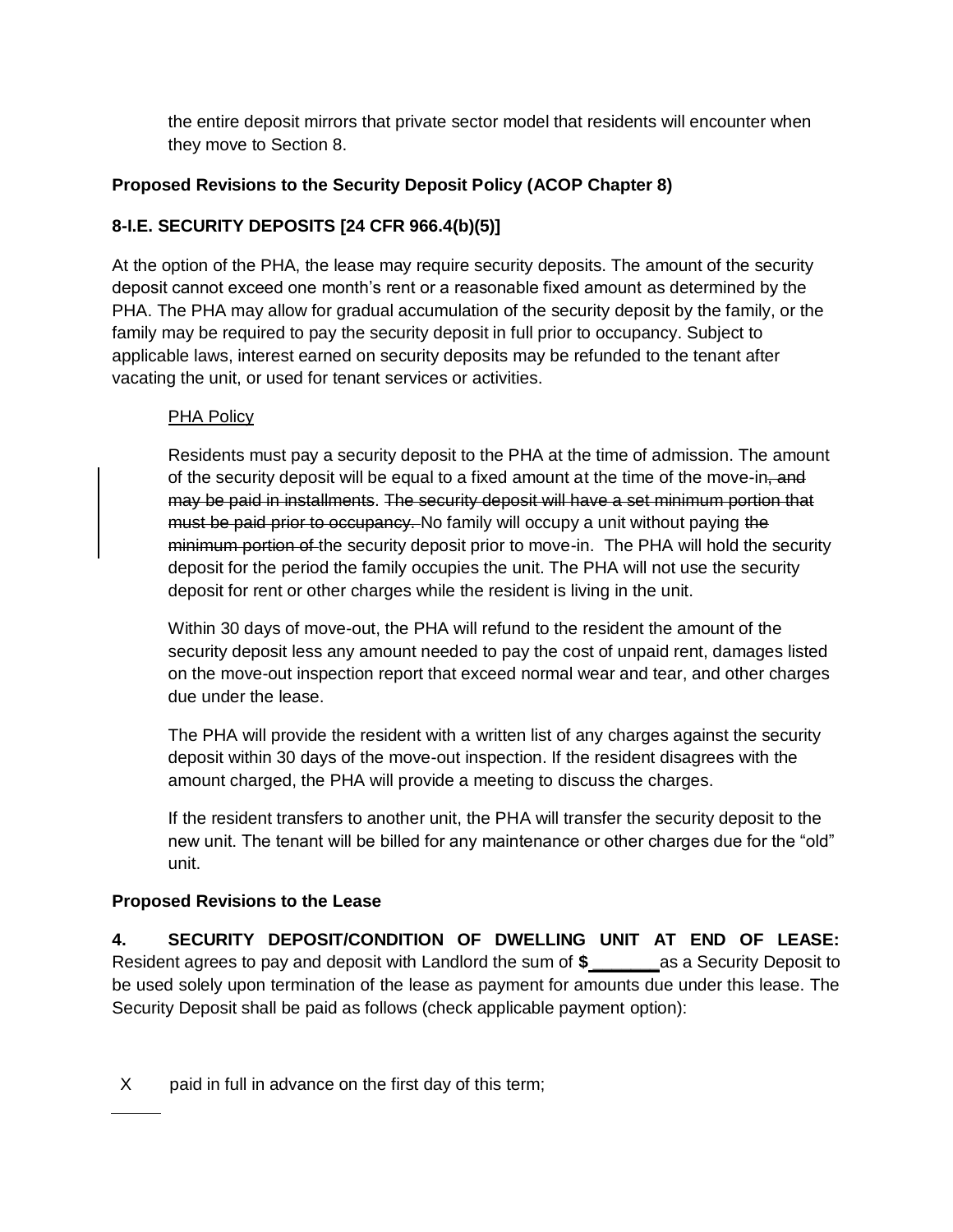Total deposit is \$.00. Minimum portion of security deposit paid before move-in is \$.00. The remainder of the security deposit due is \$.00 and is payable at the same time as the monthly rent payment in 4 monthly installments of \$.00 beginning,

The minimum portion of the Security Deposit will be paid in full to the Landlord prior to Resident occupying the unit. No family will occupy a unit until the minimum portion of the Security Deposit has been paid to the Landlord. The Security Deposit shall be held by the Landlord as security for the performance by Resident of all of Resident's obligations under this Lease including, but not limited to, Resident's obligation to pay rent and to properly maintain and clean and not damage the Premises. The Security Deposit shall not bear interest. If, at the end of the Lease Term or earlier termination of this Lease, Resident has performed all of Resident's duties under this Lease, then the Security Deposit shall be refunded to Resident, without interest. If Resident defaults in performance of any of Resident's duties under Lease (including, but not limited to, payment of Rent), or has not performed all of Resident's duties under this Lease at the end or termination of the Lease Term of this Lease, then the Security Deposit shall be applied to any Rents or sums due from Resident to Landlord and to any costs incurred by Landlord performing Resident's duties under this Lease, or repairing damages to the Premises, or in cleaning the Premises, and the balance of the Security Deposit, if any, shall then be refunded by Landlord to Resident. If the Security Deposit is inadequate to pay any unpaid rent or sum due Landlord, or to cause to be performed any duties of Resident to Landlord, or to repair any damages caused to the Premises by Resident, then Resident shall remain responsible to Landlord for any deficiency. An itemized statement of any rent or damage charges deducted from the Security Deposit, and of any refund due Resident, shall be forwarded to Resident at Resident's last known address within thirty (30) days after Resident returns possession of the Premises to Landlord. Resident shall advise Landlord of Resident's forwarding address when Resident vacates the Premises.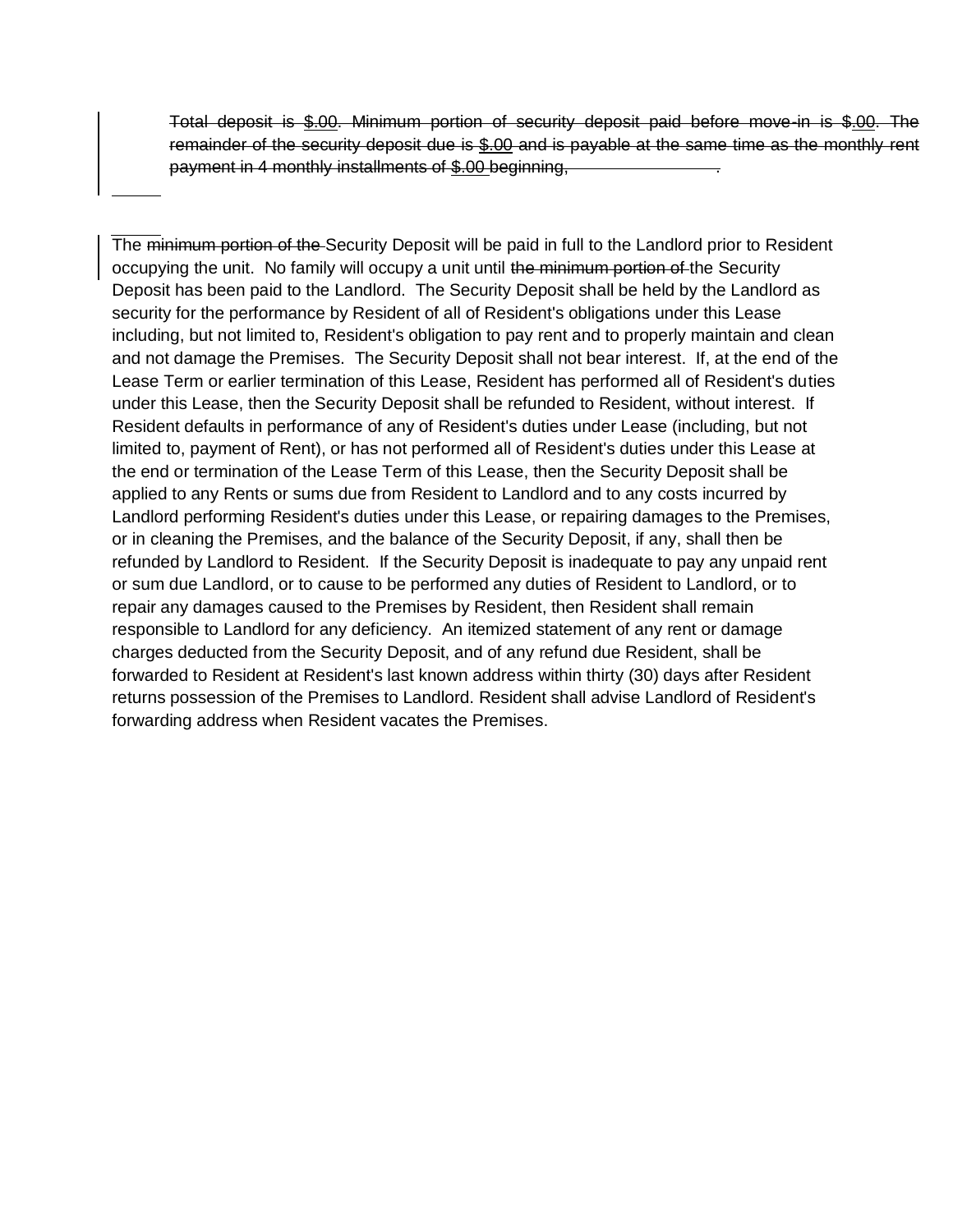

### **Housing Authority of the City of Columbia, Missouri**

#### **201 Switzler Street, Columbia, MO 65203**

**Office: (573) 443-2556 ♦ TTY: (573) 875-5161 ♦ Fax Line: (573) 441-0206 ♦ www.ColumbiaHA.com**

### CABLE TELEVISION SERVICES AGREEMENT

Cable television service is provided as an optional utility. Tenants must be current on rent payments and repayment agreementsother charges to subscribe through CHA. Tenants who are behind on rent-payments should contact the site manager to set up a repayment agreement prior to receiving cable television service. The manager may refer tenants to Resident Services for assistance in establishing a personal budget. Residents may contract for cable television service directly through Century Link but will be billed at the discretion of Century Link, not at the CHA rate.

### **Cost: \$17.5015.00 per month, payable to the Columbia Housing Authority Payment due date: 1 st of the monthSame as rent**

There is no fee for the initial connection and you-residents may request to stop service at any time. If connected to cable service on the  $1<sup>st</sup>$  of the month, the tenant will be responsible for the entire monthly fee. The monthly fee will only be prorated at move-in and move-out. If service is disconnected by tenant request or for nonpayment of cable, rent or other charges, a **reconnect fee of \$15.00** will be required before service is restored. Service is not considered voluntarily disconnected until tenant has signed the disconnect agreement.

If payment is not received by the  $45<sup>th</sup>$  of the month (or the  $20<sup>th</sup>$  for residents who pay rent on the 15th), the tenant will be notified that the payment plus a **\$5.00 late fee** must be received within 48 hours. If payment is not received within this 48 hour period, service will be disconnected.

**DO NOT TAMPER** with the cable connection. Unauthorized use of the connection will result in back charges to the 1<sup>st</sup> of the month following disconnection. A warning will be issued upon the first incident of tampering with the connection. The second incident of tampering will result in termination.

By signing this agreement, tenant agrees to the terms described above.

| Name:<br><u> 1980 - Johann Barn, amerikan personal (h. 1980).</u>                                                              | Telephone:                                                                                   | <u> 1980 - Jan Samuel Barbara, martin a</u> |
|--------------------------------------------------------------------------------------------------------------------------------|----------------------------------------------------------------------------------------------|---------------------------------------------|
| Address:                                                                                                                       |                                                                                              |                                             |
|                                                                                                                                |                                                                                              |                                             |
| Date service is to begin:                                                                                                      |                                                                                              |                                             |
|                                                                                                                                | Prorated amount for 1 <sup>st</sup> month (move-in only): __________________________________ |                                             |
| Signature:<br><u> The Communication of the Communication of the Communication of the Communication of the Communication of</u> | Date:                                                                                        |                                             |
|                                                                                                                                |                                                                                              |                                             |
| Date service is to be disconnected:                                                                                            | <u> 1989 - Andrea Andrew Maria (h. 1989).</u>                                                |                                             |
|                                                                                                                                | Prorated amount for last month (move-out only): ________________________________             |                                             |
|                                                                                                                                |                                                                                              |                                             |
|                                                                                                                                |                                                                                              |                                             |

rent history repayment agreement **ACH** 

**Formatted:** Superscript **Formatted:** Superscript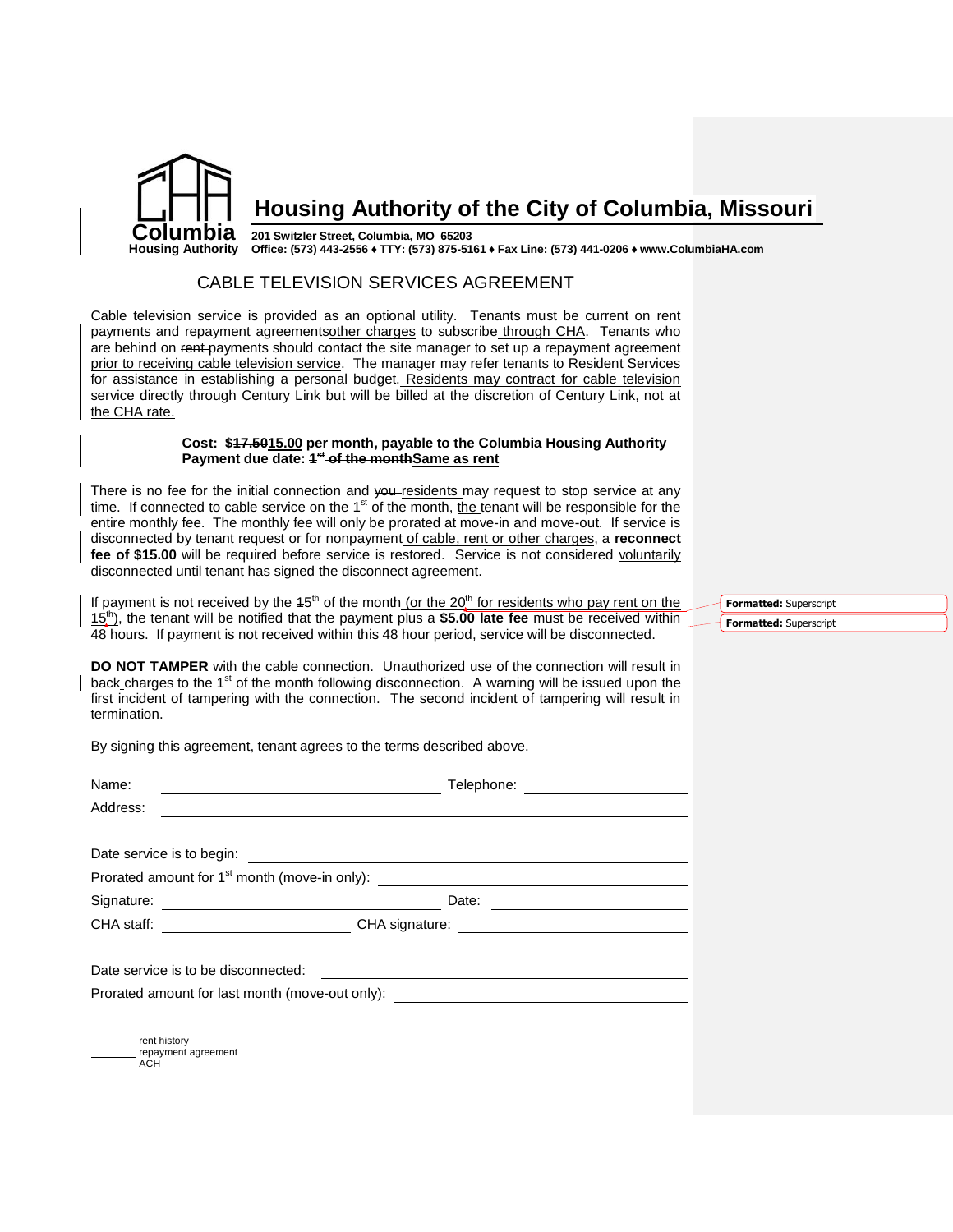Signature: **Date: Date: Date: Date: Date: Date: Date: Date: Date: Date: Date: Date: Date: Date: Date: Date: Date: Date: Date: Date: Date: Date: Date: Date: Date: Date: Da** CHA staff: CHA signature: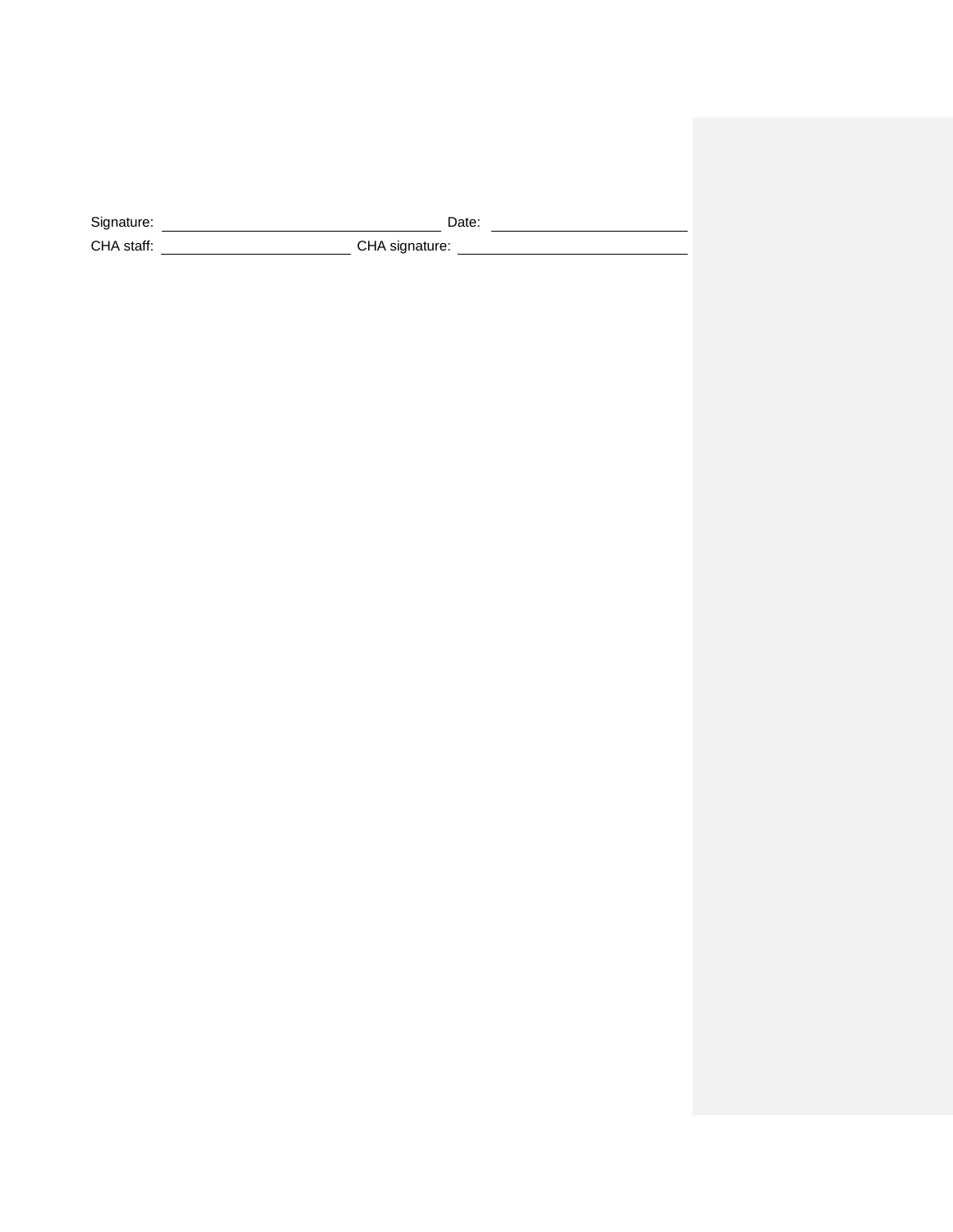

# **STANDARDIZED CHARGES**

**CHA RESIDENTS**

**Effective** October 1, 2011

**\*\*\*UPDATED 10/26/2011\*\*\***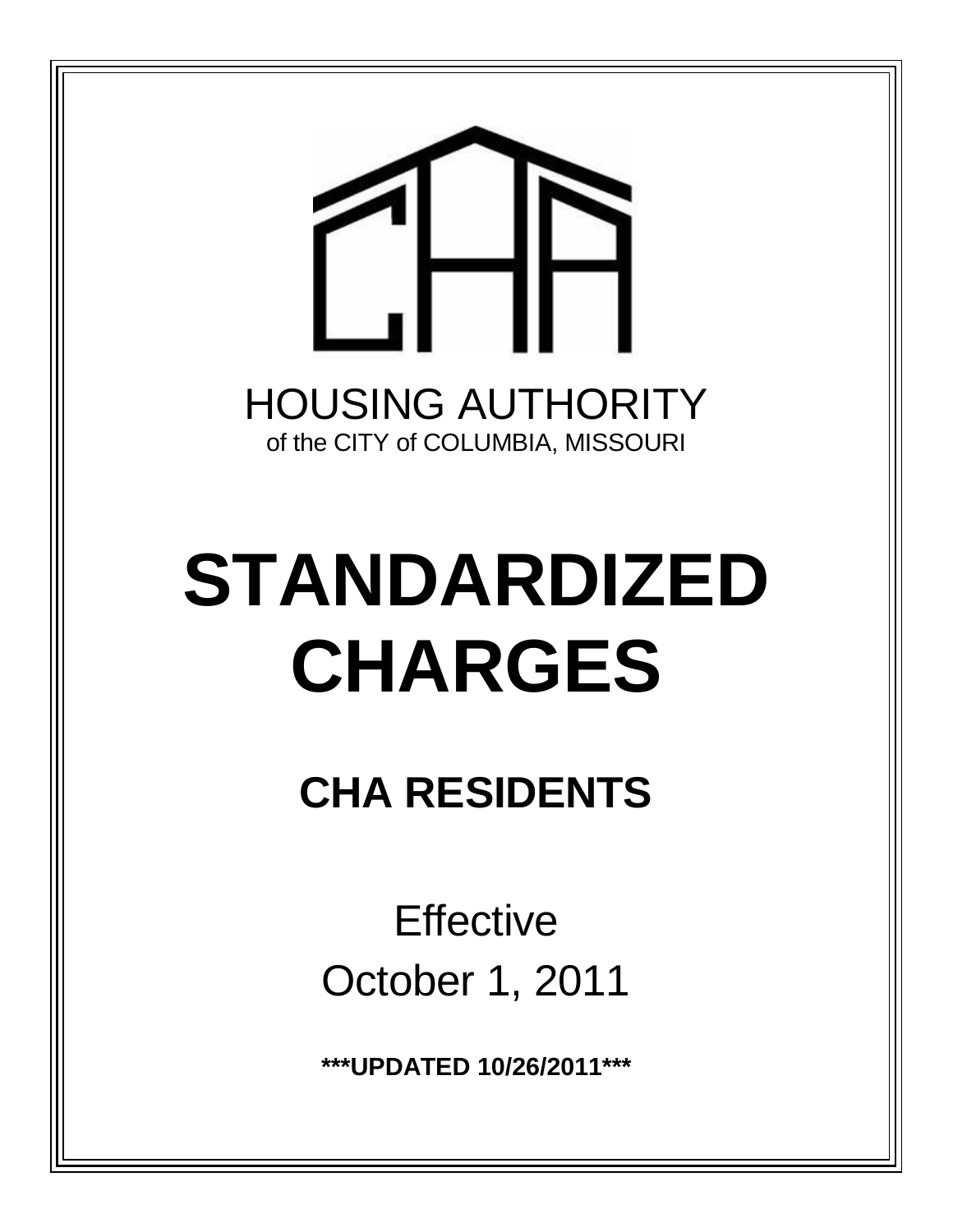# **PURPOSE**

The purpose of the "Standardized Charges" program is to:

- To establish continuity in charging public housing residents for repairing damages caused by residents, their guests and visitors;
- To establish continuity in labor charges for a set of regular work items related to making repairs to public housing units;
- To shift the burden of processing charges from the maintenance department to the finance department;
- To allow for a more efficient "check and balance" system.
- To help public housing residents better understand the estimated or projected cost for repairing damages caused by residents, their guests and visitors; and
- **TeTo establish a set of performance measures for maintenance operations for the time** required to complete an established set of regular work items related to making repairs to public housing units;

# **GUIDELINES**

These Standardized Charges should be used whenever a resident is being charged for a repair or replacement that is determined to be the resident's responsibility under the lease. Residents will be charged for any excessive damages to the premises, equipment, plumbing and electrical fixtures, or other interior furnishings of their public housing unit when these damages exceed normal wear and tear based on the length of tenancy. This includes, but is not limited to, damages that are caused intentionally or through neglect, carelessness or negligence of the resident's household, visitors or guests. Resident responsibilities for damages are determined by CHA Maintenance and Public Housing Management. Residents may use the grievance process to dispute charges. Residents claiming that damage is caused by vandalism should provide evidence of the vandalism. CHA strongly encourages residents to purchase low-cost renter's insurance.

### **Service Charges (2 applications):**

**Normal Service Charge**: A one time additional charge intended to recover overhead costs when it is determined that the repair or replacement is the resident's responsibility. This charge is split into three categories; work-order processing, Maintenance preparation and vehicle expenses.

This one-time "service charge" will be added to each work-order that includes resident charges, at the discretion of the Manager. The Manager may elect not to apply a service charge:

- For parts distributed to the resident from the Warehouse as long as Maintenance is not required to make the repair; and
- In situations in which the resident is unable to perform a routine non-hazardous task due to physical constraints or disability, such as in changing a light bulb in which a ladder is required.

**Special Service Charges**: A stand-alone service charge for performing tasks such as responding to lock-outs, changing locks, and pet processing fees.

### **Smoke & Carbon Monoxide (CO) Detectors**:

**Routine Maintenance:** There is *no charge* to public housing residents for routine maintenance, battery replacement, or the replacement of Smoke Detectors or combination Smoke/CO Detectors. *Public housing residents should never touch or tamper with a malfunctioning Smoke Detector or Smoke/CO Detector, but instead should immediately call CHA Maintenance for an emergency repair.*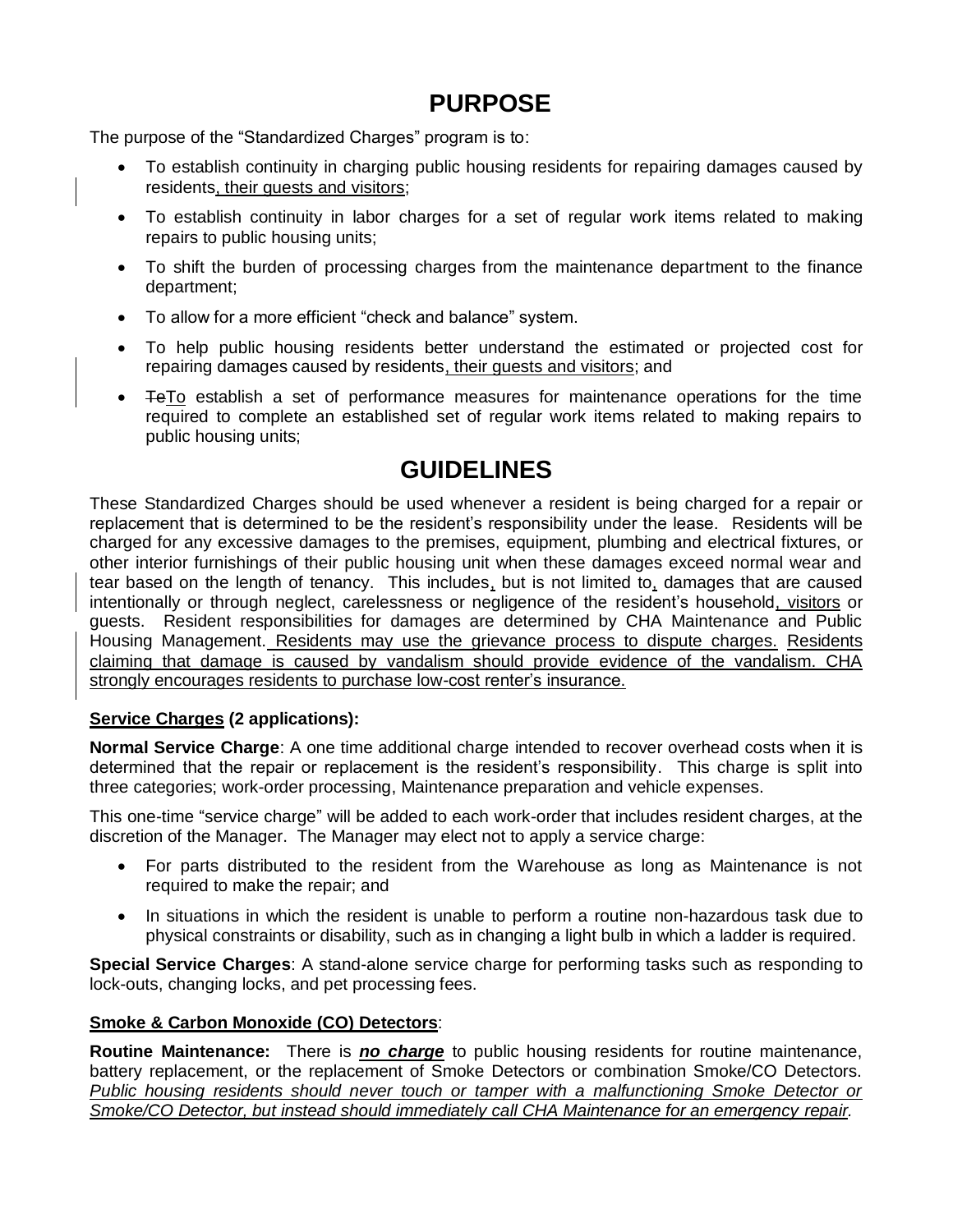### **Smoke & Carbon Monoxide (CO) Detectors Continued:**

**Tampering:** If a Smoke Detector or combination Smoke/CO Detector is determined to have been tampered with by the resident, CHA will charge a \$50 fine for the first offense. The second offense of tampering will result in the termination of the resident's public housing lease. For each offense, CHA will also charge the resident for any damages caused due to the tampering, such as replacing a broken detector.

### **Extraordinary Labor**:

Extraordinary labor charges are only applied in situations that require additional labor well beyond the assumed scope of work included in the Standardized Charge. A good example may be a clogged toilet in which removing the toilet is required to free up a clog caused by the resident.

### **Trash Disposal / Cleaning Charges**:

As per their lease, the resident shall keep their premises and any other areas assigned for their exclusive use in a clean and safe condition; this includes keeping any yard space, steps, porch, balconies, and patios free of hazards, trash, litter and debris. If it becomes necessary for the Housing Authority to perform or assist with these duties, the resident shall be charged accordingly.

If the condition of the stove or refrigerator is such that it requires extraordinary cleaning, then a labor charge will be made based on the time required for cleaning.

### **Depreciation of Appliances**:

All appliances (stoves, refrigerators, air conditioners) less than five (5) years old will be considered as new appliances and residents will be charged the full replacement cost for resident caused damages that are beyond normal repair. Appliances older than five (5) years will be depreciated at 50% of their replacement cost.

### **Move-Out Charges**:

Residents are expected to return the housing unit in the same condition that they received it minus normal wear and tear in relation to their length of tenancy.

- **Damages:** Residents will be charged for any excessive damages to the premises, equipment, plumbing and electrical fixtures or other interior furnishings of their public housing unit when these damages exceed normal wear and tear based on the length of tenancy. This includes but is not limited to damages that are caused intentionally or through neglect, carelessness or negligence of the resident's household or guests.
- **Cleaning:** Residents shall not charged for the normal "wipe-down" cleaning of the apartment, cabinets, range, refrigerator and floors after the unit is vacated, but shall be charged for any excessive cleaning such as grease in ranges, marks on walls, trash removal, etc. A labor charge shall be assessed based on the time required for the additional cleaning.
- **Painting:** Residents may be charged for re-painting if they were in occupancy less than three years in which case the charge may be prorated. No charge is made if the resident has been in occupancy three or more years unless extraordinary cleaning and preparation of the surface is required due to excessive grease build-up, tar and nicotine from smoking, removal of wall paper, patching excessive holes from picture hanging, or other work required to return the surface to the condition at move-in. No charge is made for touch-ups which would be considered normal wear and tear.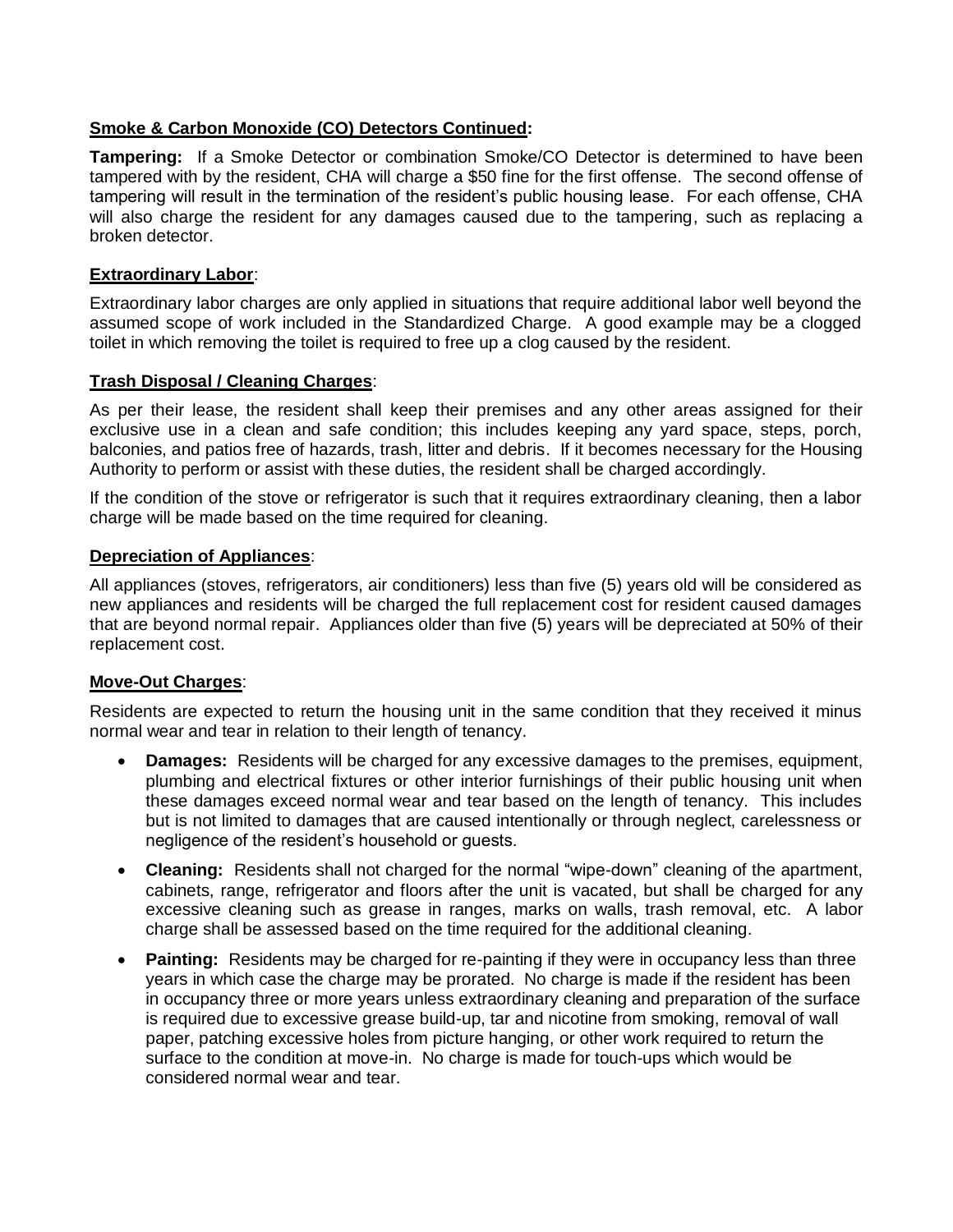

# **Housing Authority of the City of Columbia, Missouri**

**Housing Authority Office: (573) 443-2556 ♦ TTY: (573) 875-5161 ♦ Fax Line: (573) 443-0051 ♦ www.ColumbiaHA.com 201 Switzler Street, Columbia, MO 65203**

# ADDENDUM "E"

# Resident Pest Control Lease Addendum

Cockroaches and bed bugs are the two most common pests in CHA housing. Infestations of either pest can cause health problems. Children in low-income families are more likely to suffer from asthma than other children and one of the biggest triggers of asthma is cockroaches. Bedbugs cause both children and adults to suffer from itchy allergic reactions and loss of sleep. In addition, scratching bed bug bites can cause permanent scarring on African or African/American skin. CHA practices Integrated Pest Management (IPM), a method of pest control which prevents and treats pest infestations by combining:

- Good housekeeping
- Regular pest inspections
- Quick reporting of pest sightings
- Minimal use of pesticides
- Prompt communication between residents, management and the pest control company

Older methods of pest control relied on heavy use of chemical pesticides which we now know can cause health problems for residents, especially infants, children and persons with respiratory ailments. If residents practice good housekeeping to prevent pests and quickly notify their managers at the first sign of bugs or rodents, we can get rid of pests using fewer chemicals. The whole system depends on each partner – resident, manager and pest control professional – doing their part. This addendum specifically lists the actions residents need to take to protect their families from pest infestations and to support treatment if pest infestations occur. These actions will be considered "requirements for pest control treatment" as addressed in the lease, section 21.j:

**"21. LEASE TERMINATION BY LANDLORD**: Any termination of this Lease shall be carried out in accordance with U.S. Department of Housing and Urban Development regulations, State and local law, and the terms of this Lease. The Landlord shall not terminate or refuse to renew the Lease other than for serious or repeated violation of material terms of the Lease, such as, but not limited to, the following:

j. failure to allow the exterminator into the unit for the monthly treatment for pest control or failure to comply with requirements for pest control treatment;"

Pest control is a health issue and failure to perform these actions will be considered lease violations. CHA managers will not come every day to see if residents are feeding and watering cockroaches. *Cockroaches* will come every day to see if they are feeding and watering cockroaches!

# *Prevention*

Resident agrees to perform the following actions to help prevent pest infestation:

• Keep sink and counters free from dirty dishes (daily)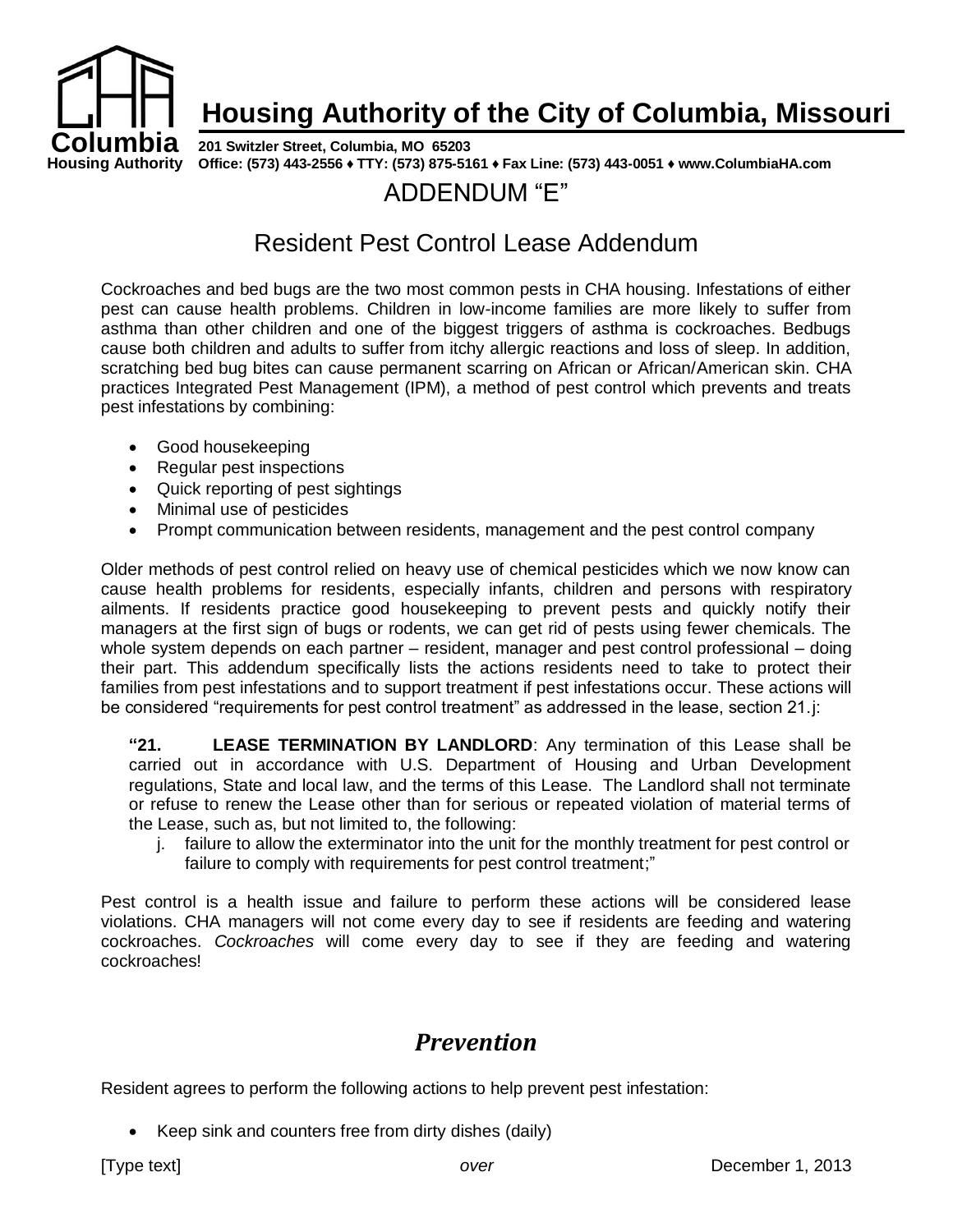- Keep kitchen trash containers covered
- Report any water leaks to maintenance immediately
- Keep clothing and bedding off floors don't pile up clothes or bedding
- Clean up food and drinks daily don't feed the bugs
- Follow the 50% rule: only bring in half as much furniture and items as the unit will hold
- Have managers or maintenance check any used furniture for bugs *before* you bring it inside
- Run second-hand clothes through a hot dryer for 25 minutes before taking it inside
- Do not bring *anything* taken from a dumpster, the curb or otherwise set out for trash into your home
- Allow pest control staff into your home to inspect for bed bugs and roaches when notified at least 48 hours in advance (you do not have to be home for this)
- Report any pests you see to management immediately
- If mattress covers are installed on your mattresses, *do not remove them!*
- Do not allow friends or family who have bed bugs to come inside your home until *after* they have been treated for bed bugs (but please be nice to them)
- These prevention actions are not new to the lease; see sections 14a, 14s, 14aa and 14bb.

*"I understand that I am required to take these actions as my contribution to pest control. I understand that my failure to perform these actions will be considered a serious lease violation and my housing may be at risk. I understand and will do my part to keep my home pest-free."*

Resident's Signature **Date** Date **Date** 

### *Treatment*

*If you do experience an infestation of pests, CHA and our pest control company will quickly arrange treatment. CHA will pay for the pest control treatment, but you have to help make that treatment a success.*

Resident agrees to perform the following actions to assist with pest control treatments:

- Do not enter other CHA apartments and common areas until after your treatment
- Follow the directions from the pest control company to prepare for treatment
- Realize that the pest control company and/or CHA will photograph the infestation and existing condition of the apartment. Logs, documents and pictures will be kept on file to track the process to eliminate bed bugs or roaches in your apartment.
- Let Resident Services or your manager know as soon as possible if you need assistance
- If you have to do laundry as part of treatment, seal laundry in plastic bags to transport to the Laundromat. Keep clean clothes separate from dirty clothes. *If you mingle dirty and clean laundry, CHA will not pay for your laundry.*
- CHA will provide money to run clean clothes through the dryer. You are responsible for the costs of doing your dirty laundry. You are also responsible for the costs of any dry cleaning.
- Place any items you want to throw away in sealed plastic garbage bags and take them to the dumpster